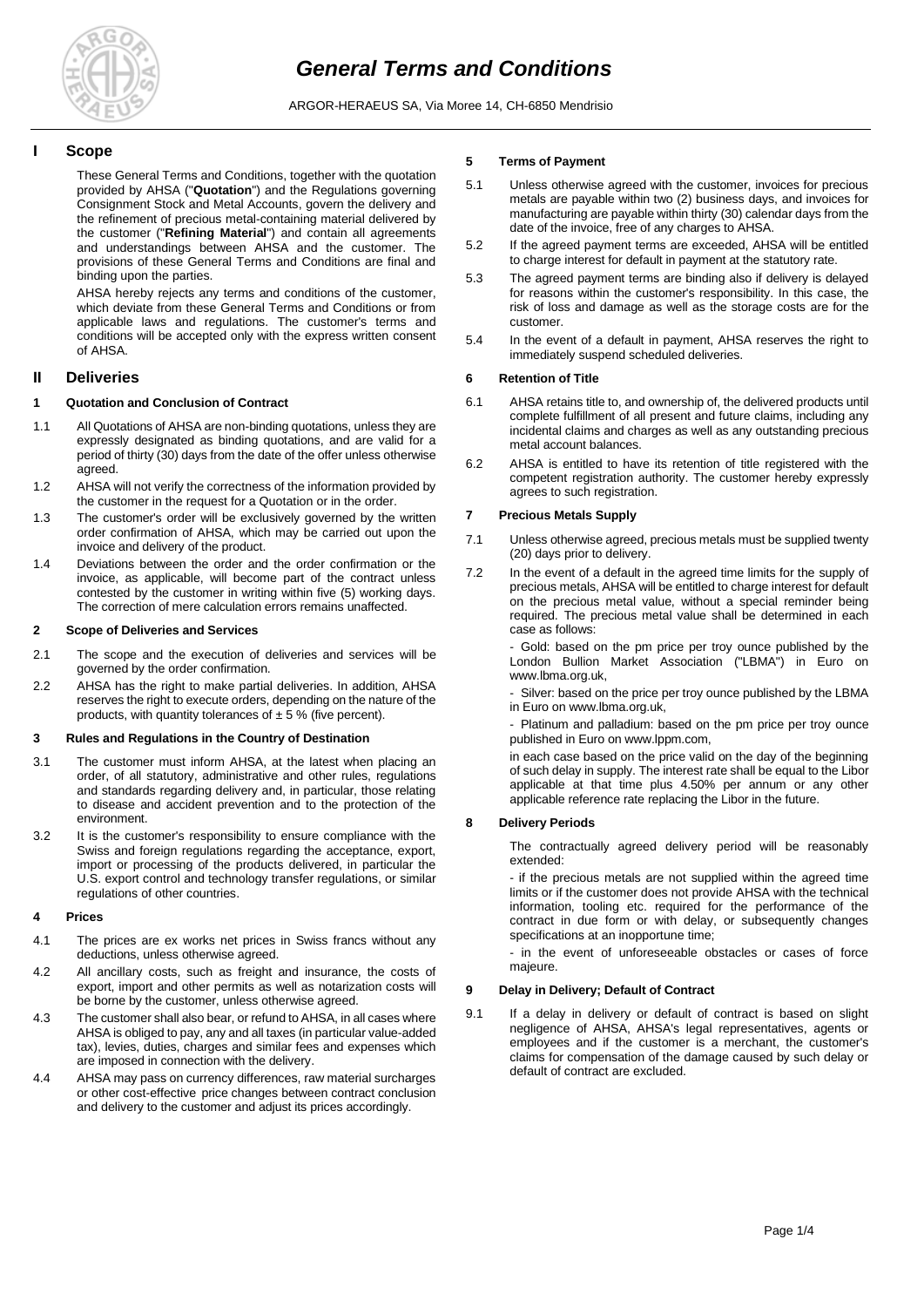

ARGOR-HERAEUS SA, Via Moree 14, CH-6850 Mendrisio

- 9.2. The customer's claims for compensation of a damage caused by the delay in delivery or default of contract are excluded if the customer is a merchant, the delay or default of contract is based on the delivery of a defective product and AHSA fulfills the contract by subsequent performance within a reasonable period.
- 9.3. Any further claims of the customer in the event of a delay in delivery or a delay in performance are excluded, unless otherwise agreed.

### **10 Delivery and Transfer of Risk**

- 10.1. The risk of loss and damage shall pass to the customer at the latest upon dispatch of a shipment ex works.
- 10.2 If AHSA selects the shipping method, the route, or the carrier, AHSA shall only be liable for gross negligence in such selection.

### **11 Material Defects**

- 11.1 The customer must inspect each shipment of products immediately upon receipt and promptly notify AHSA of all obvious and visible defects detected. Notice of hidden defects must be given immediately after their detection. Otherwise, the products delivered will be deemed approved.
- 11.2 If a defect is attributable to AHSA, AHSA's obligation to perform the contract shall, at its choice, consist of subsequent performance by remedy of the defect or delivery of a non-defective product. The customer has no right to remedy a defect itself and to claim reimbursement of the costs thereby incurred by it.
- 11.3 The liability of AHSA for defects is excluded if such defects are attributable to incorrect or inaccurate information provided by the customer, improper use or storage, or other reasons not attributable to AHSA, or if AHSA did not have the opportunity to remedy a growing damage in a timely manner for reasons outside its responsibility.
- 11.4 Further warranty claims and, in particular, the liability for any direct or indirect loss or damage as well as consequential damage, are excluded, if and to the extent permitted by law.

### **12 Limitation Periods**

- 12.1 The general limitation period for the customer's claims for material defects is one (1) year from the date of delivery. This limitation period applies also to all contractual and extra-contractual claims for damages of the customer which are based on a defect in the products.
- 12.2 The statutory limitation periods for claims for damages apply in the following cases:

- injuries to the life, body or health of any person;

- any liability under the Swiss Product Liability Act (Produktehaftpflichtgesetz);

- fraudulent concealment of a defect;
- if and to the extent that AHSA has assumed a guarantee; or
- claims in connection with customers' recourse in the case of final delivery to a consumer.

# **13 Tooling**

- 13.1 The tooling required for the production of the subject matter must be provided by the customer or will be manufactured by AHSA according to the customer's drawings, technical information and specifications.
- 13.2 AHSA retains title to, and ownership of, the tooling so manufactured, even if the customer has assumed the costs thereof in whole or in part.
- 13.3 The tooling manufactured as per the customer's order will be reserved exclusively for the customer. AHSA has the right to destroy any tooling which has not been used for a period of five (5) years. The customer shall be informed of this fact in advance, if possible.

# **III Refinement**

# **1 Delivery of the Refining Material**

- 1.1 Unless otherwise agreed, the Refining Material shall be delivered DAP Mendrisio Incoterms 2020 at the customer's risk and expense.
- 1.2 During an incoming inspection of the Refining Material, AHSA will determine the type and number of containers, and the Refining Material's gross weight (including the containers) by weighing. The gross incoming weight so determined will be recorded in writing and communicated to the customer, if the gross incoming weight determined by AHSA differs from the gross weight advised by the customer. If the customer does not object to the gross weight communicated by AHSA within twenty-four (24) hours, the gross weight communicated by AHSA will be deemed accepted by the customer. If the customer objects to the communicated gross weight by e-mail or in writing within twenty-four (24) hours, the parties shall endeavor to reach an amicable agreement on the gross weight. If no agreement is reached within twenty-four (24) hours after AHSA's receipt of the customer's objection, AHSA will return the Refining Material to the customer at the customer's risk and expense, unless otherwise agreed.

The delivery of hazardous (e.g. toxic, explosive, radioactive) material with harmful components (e.g. mercury, cadmium, arsenic, selenium, tellurium, bismuth etc.) is only permitted with the express prior consent of AHSA. AHSA may refuse acceptance of such material at any time and return such material to the deliverer at the customer's cost and expense.

During the incoming inspection, AHSA is not obligated to open the containers or to check the delivered material for consistency with the documentation regarding the Refining Material provided by the customer.

If AHSA discovers in the course of an incoming inspection or at a later point in time that the Refining Material is not consistent with the documentation provided by the customer, AHSA must inform the customer of the inconsistencies only if AHSA refuses to perform the refining based on these inconsistencies. AHSA will also inform the customer if the Refining Material is quarantined due to inconsistencies with the documentation regarding the Refining Material or if the Refining Material containers were damaged or the seals were broken or damaged.

- 1.3 In case the Refining Material is purchased by AHSA, title to, and ownership of, the Refining Material will be transferred to AHSA at the time of transfer of risk of loss and damage.
- 1.4 The customer's title to the Refining Material including all materials that are not precious metals that have been agreed between the parties will lapse as soon as the Refining Material is refined and ceases to exist in its original shape and texture. Furthermore, the customer shall have no title to materials that are lost in the processes customarily performed by AHSA on the Refining Material. The customer's title to low-grade materials removed prior to refining in consultation with the customer or materials declared as discarded shall lapse upon removal of these materials.

# **2. No Guarantee of Success**

AHSA will perform its services for the customer with due and reasonable diligence, following the processes and procedures customarily applied by AHSA to precious metal-containing material. AHSA does not guarantee any specific outcome or assume any responsibility beyond performing its services to this standard. In particular, AHSA does not and cannot guarantee the successful pretreatment, homogenization, sampling or refining of the Refining Material.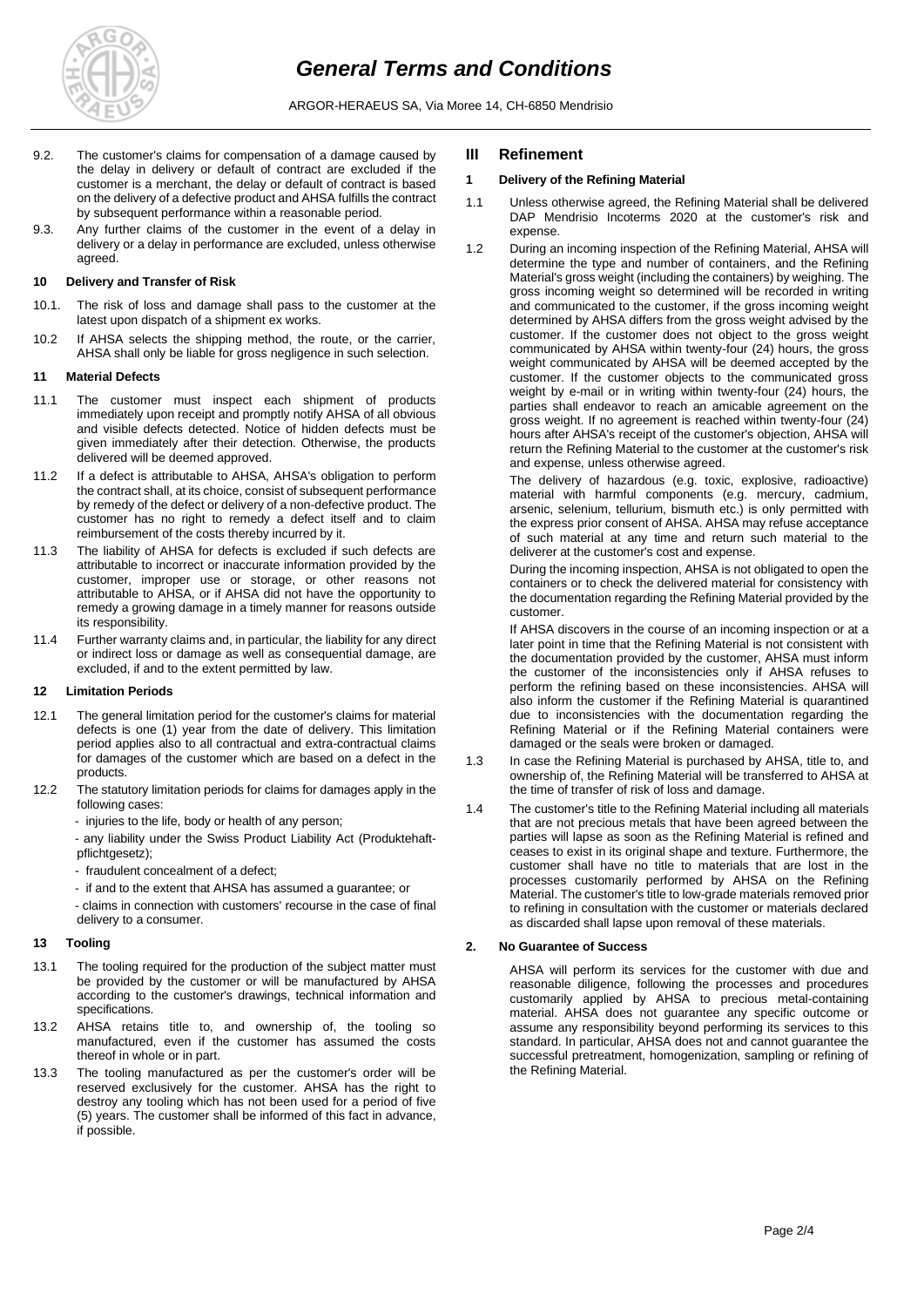

### **3 Removal of Materials, Homogenization, Pretreatment and Sampling**

- 3.1 AHSA determines the net weight by homogenization. If necessary, AHSA will pretreat the Refining Material before homogenization. The weight of the homogenized material including the weight of the retained samples will be the settlement weight relevant for final settlement ("**Net Weight after Melt**").
- 3.2 Unless otherweise agreed, pretreatment, homogenization, sampling and splitting of samples will be performed consistent with the processes and procedures customarily applied by AHSA.
- 3.3 AHSA reserves the right to increase the handling and processing costs set forth in the Quotation and to extend the return delivery periods in the event that special characteristics and properties in the material cause complications or extra expenditure which were not foreseeable to AHSA at the time of acceptance of the customer's order.

### **4 Assay of the Refining Material**

If the customer does not elect an exchange of assays, the fineness determined by AHSA on the samples shall be the fineness for final settlement ("**Fineness**"). Only the precious metals that have been agreed between the parties will be included in the final settlement.

# **5. Final Settlement**

5.1 The precious metal credit for each each precious metal agreed between the parties ("**Net Fine Weight**") will be determined as follows:

> Net Fine Weight (in the agreed unit of weight)  $=$ Fineness in  $\frac{\%}{1000}$  x Return Rate in  $\frac{\%}{100}$  x Net Weight after Melt ( (in the agreed unit of weight)

> ============================== The Return Rates for the precious metals agreed between the

parties are set forth in the Quotation of AHSA.

- 5.2 The final settlement will be made according to the precious metal availability for each precious metal agreed between the parties. It is the understanding of the parties that the refining order will be deemed performed by AHSA upon completion of the final settlement. Unless otherwise agreed between AHSA and the customer, AHSA will credit the Net Fine Weight to the customer's precious metal account with AHSA.
- 5.3 AHSA may set off the refining charges against the Net Fine Weight credited on the customer's precious metal account. Section II 7.2 applies accordingly.

# **6 Precious Metal Accounts**

For each Covered Precious Metal, AHSA will hold separate precious metal accounts for the customer which are kept as current accounts. All matters relating to the customer's precious metal account are governed by the Regulations governing Consignment Stock and Metal Accounts, which apply in addition to these General Terms and Conditions.

# **7 Force Majeure**

7.1 If any performance by either party under these Terms is prevented, restricted or interfered with by reason of any cause not within the reasonable control of the respective party (herein together "Force Majeure Event"), the party so affected shall be excused from such performance to the extent and for the duration of such prevention, restriction or interference and shall not be liable for any costs or damages incurred by the other or any third party because of nonperformance or late performance. In case of a Force Majeure Event, AHSA shall be entitled, but not obligated, to subcontract its services to a third party.

- 7.2 By way of example only, but without limitation, the following shall be considered as Force Majeure Events: Acts of God, acts or omissions of any governmental rules, regulations or orders of any governmental authority or any officer (e.g. lack of notification), department, agency or instrumentality thereof, flood, storm, earthquake, fire, war, explosion, riot, insurrection, accidents, acts of the public enemy, sabotage, invasion, contagious disease, including, without limitation the coronavirus 2019-nCoV, epidemics, quarantine restrictions, including, without limitation epidemic or pandemic border closures, reinforced border controls and curfews, strikes, lockouts or differences with workmen, embargoes and any Operation Disruption if caused by an event outside of the reasonable control of the respective party. A Force Majeure Event affecting AHSA shall also be deemed to exist where AHSA' sub-suppliers are affected by any of these Force Majeure Events.
- 7.3 The affected party shall notify the other party as to the nature and probable duration of the Force Majeure Event.
- 7.4 Each party will exercise reasonable commercial efforts to resolve any Force Majeure Event as promptly as practicable, provided, however, that 10% of the fees and charges of the affected Quotation (excluding any payments for precious metals) constitute the upper limit of costs attributable to "reasonable commercial efforts", and provided that Heraeus shall not be obligated to (i) purchase or otherwise obtain precious metals from third parties to effect final settlement or (ii) to pay the Purchase Price to the customer.
- 7.5 If the Force Majeure Event continues for an uninterrupted period of thirty (30) days, the other party may terminate any affected contract concluded hereunder by giving written notice of termination to the other party, provided the Force Majeure Event is still in effect at the time of giving written notice of termination to the other party.

### **8 Representations of the Customer**

The customer represents and warrants

- that it is the owner of the Refining Material offered for refinement or for purchase or that it has the full right of disposal over such Refining Material, and that the Refining Material is free from any third-party claims or liens; and

- that it will carry out all refining orders or sales transactions in its own name and for its own account and that it will not act as undisclosed agent for third parties in connection with any transaction between the customer and AHSA; and

- that the Refining Material offered for refinement or for purchase does not contain any conflict minerals as defined in the OECD Due Diligence Guidance for Responsible Supply Chains of Minerals from Conflict-Affected and High-Risk Areas and executed according to the LBMA (London Bullion Market Association) Responsible Gold/Silver/Platinum/Palladium Guidance and RJC (Responsible Jewelry Council) Code of Practices and Chain of Custody Standard and is not related to money laundering, the financing of terrorism or to any other illegal activity.